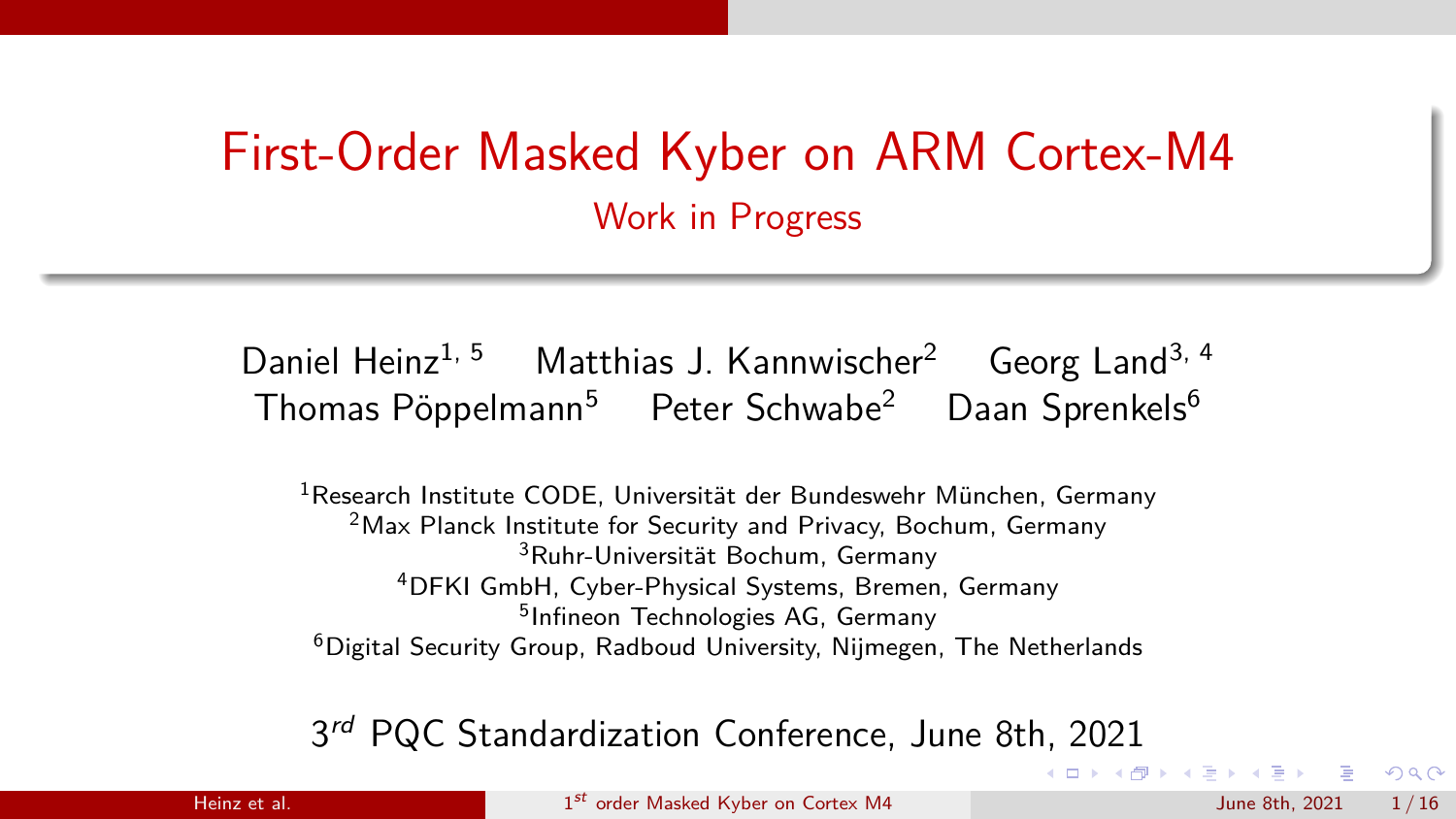

1 [Motivation and Preliminaries](#page-2-0) 

2 [Implementation Concept](#page-4-0) 

3 [Performance Evaluation](#page-10-0) 



**British** 

∍

 $299$ 

4 0 8

 $AB + 4E$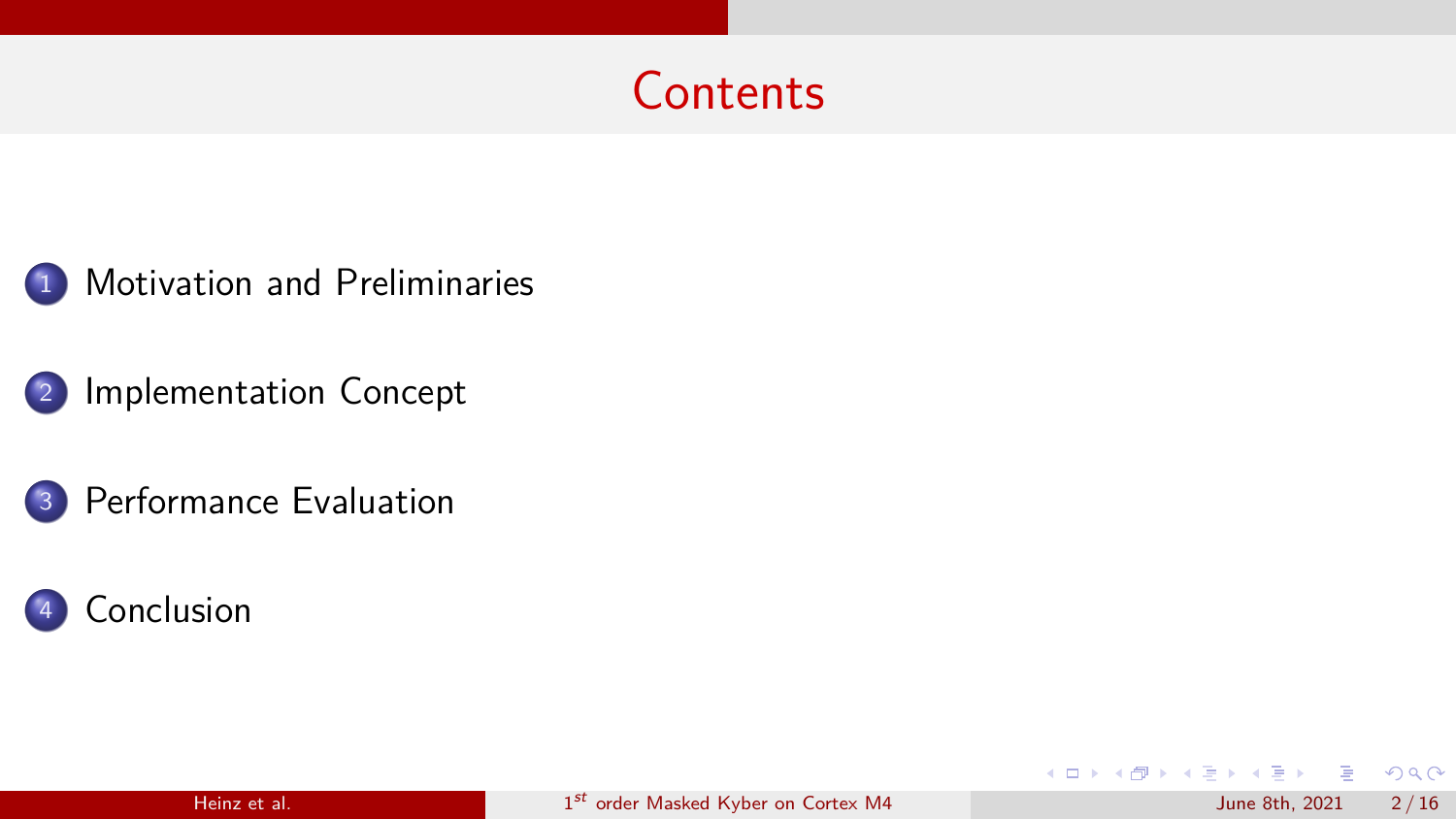# **Motivation**

- <span id="page-2-0"></span>• KyberKEM is a finalist in NIST post-quantum standardization process
- **•** Motivation
	- Comparability of masked implementations between different schemes
	- Gain more insights on side-channel security of proposed schemes
- Side-Channel security is an important research topic
	- [\[OSPG18\]](#page-12-0) proposes first-order masked CCA2-secure Ring-Learning with errors (RLWE) scheme
	- $\bullet$  [\[BDK](#page-12-1)+20] presents a first-order masked implementation of Saber (Cortex-M4)
	- $\bullet$  [\[BGR](#page-12-2)<sup>+</sup>21] presents masked versions of Kyber on Cortex-M0
	- $\bullet$  [\[FBR](#page-12-3)<sup>+</sup>21] presents masked hardware accelerators using RISC-V instruction set extensions
- Goal: An open-source fast frst-order secure implementation on Cortex-M4

 $200$ 

 $\mathbf{A} \cdot \mathbf{A}$  . The  $\mathbf{A}$ 

( □ ) ( / f)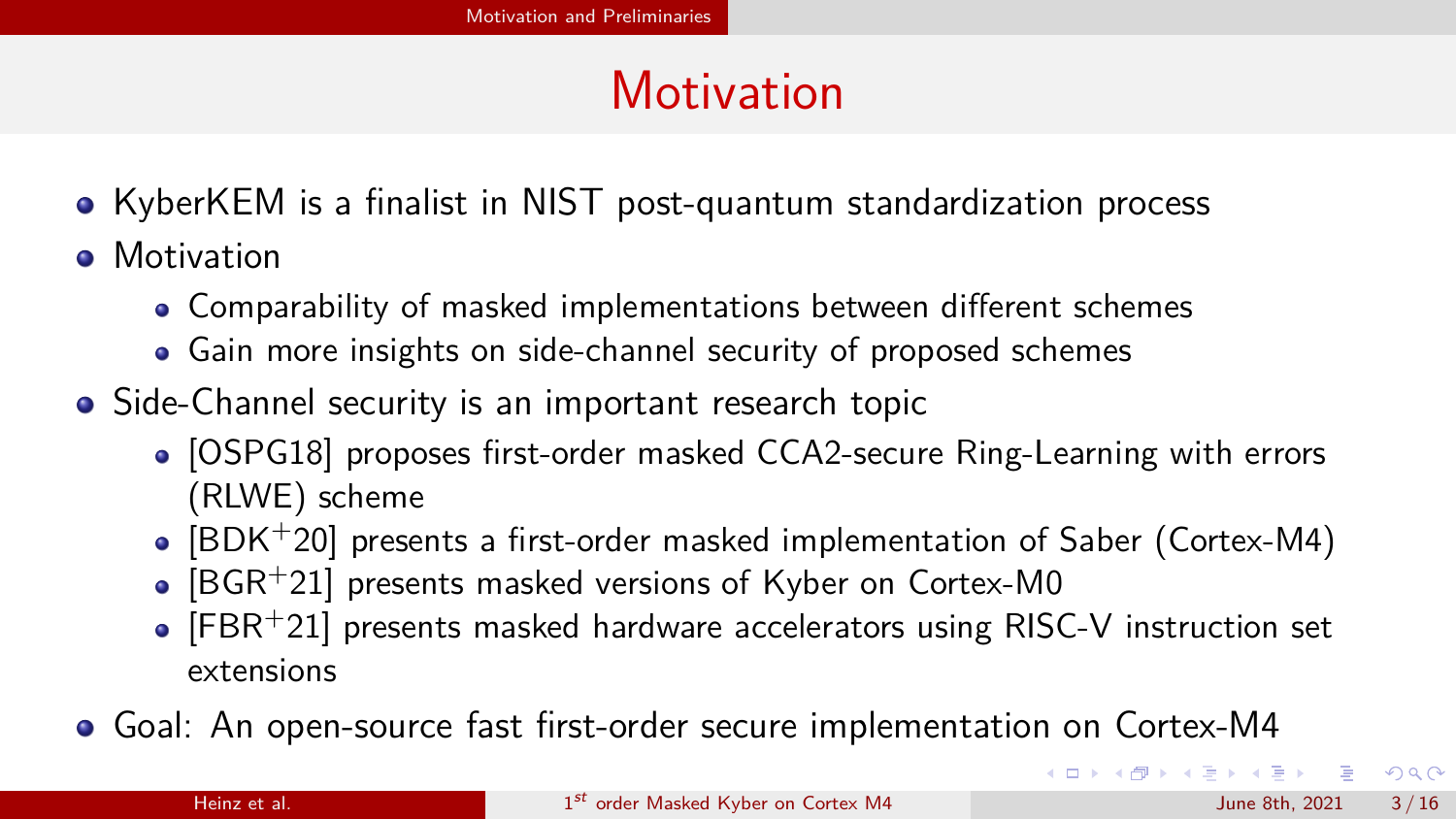# CCA2-Security

- Kyber is based on Module-Learning with errors (MLWE)
- RLWE and MLWE are only secure against Chosen-Plaintext Attacks
- Fujisaki-Okamoto Transform: Re-encryption during decryption (CCA)
- Re-encryption is dependent on the result of the decryption and therefore on the secret key
- Masking of re-encryption necessary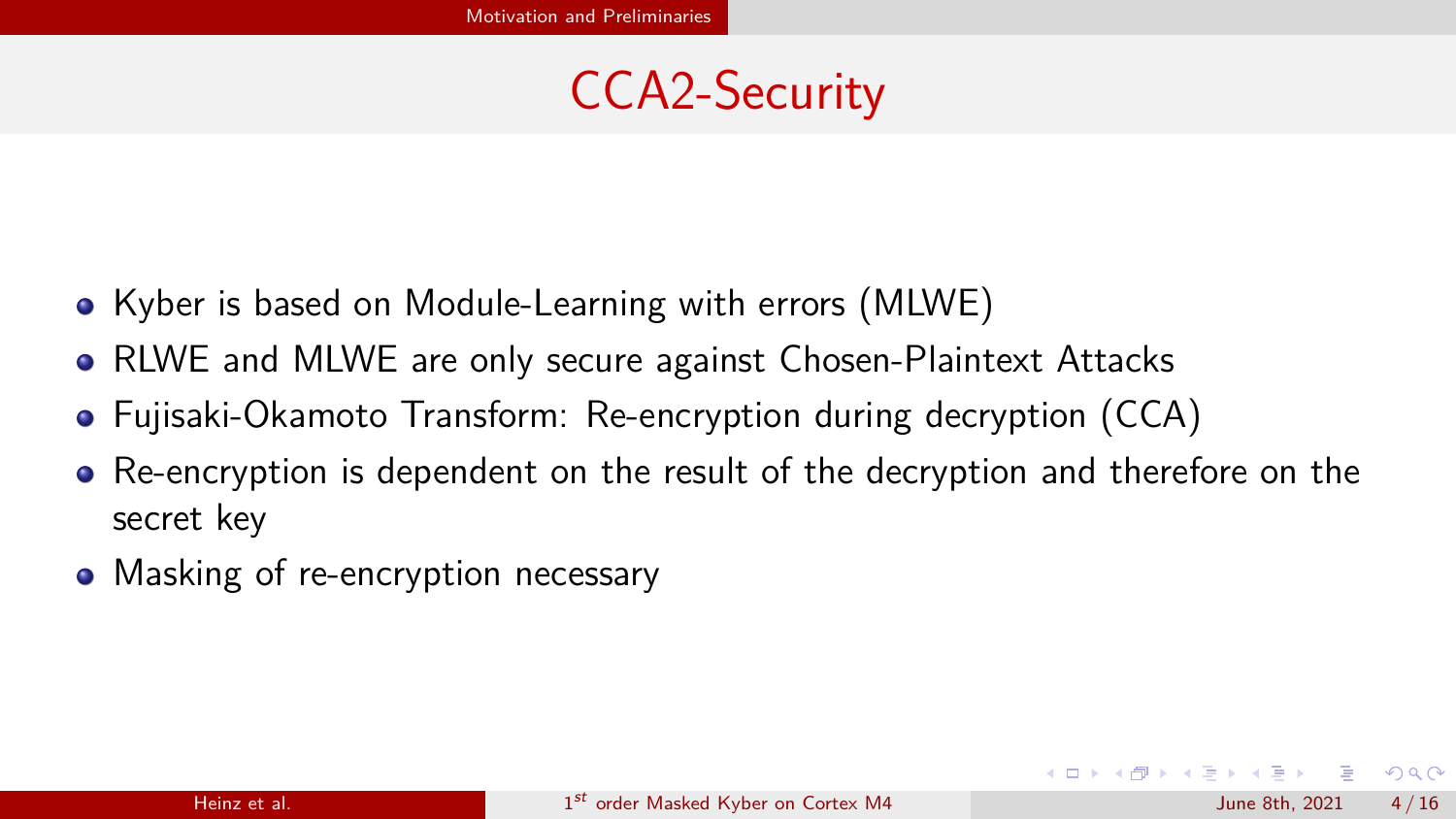## KYBER.CCAKEM.Dec

<span id="page-4-0"></span>

• Masked Comparison is non-trivial to mask

- [\[BPO](#page-12-4)<sup>+</sup>20] shown to be flawed in [\[BDH](#page-12-5)<sup>+</sup>21]
- [\[OSPG18\]](#page-12-0) compares hash values ([\[BDH](#page-12-5)+21] shows leakage)
- $\bullet$  [\[BDK](#page-12-1)+20] adapts [\[OSPG18\]](#page-12-0)

つへへ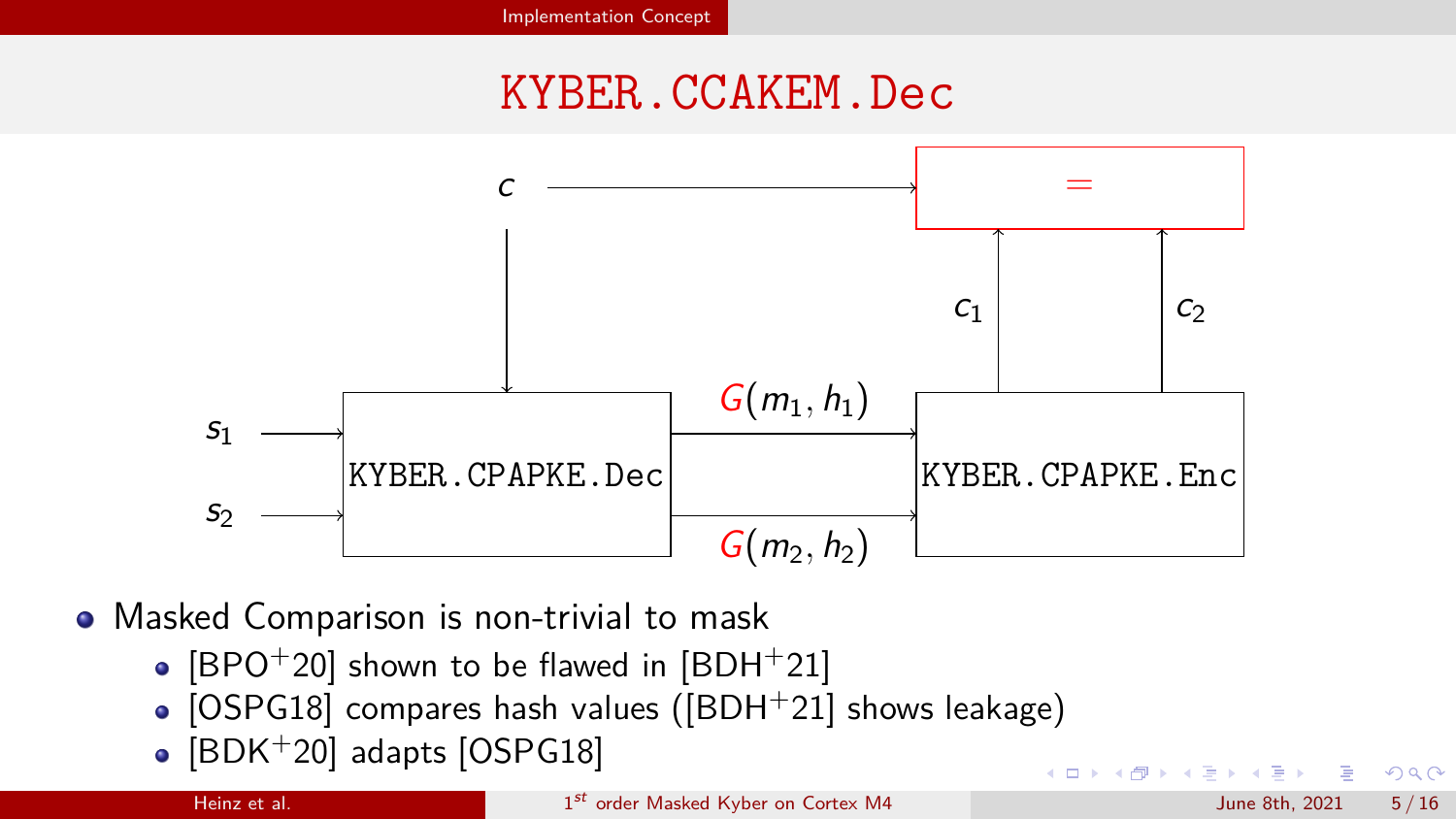## KYBER.CPAPKE.Dec



- Linear parts can be calculated on each share separately
- Compress<sub>a</sub> $(x, 1)$  can be calculated analogously to Masked Decode in [\[OSPG18\]](#page-12-0)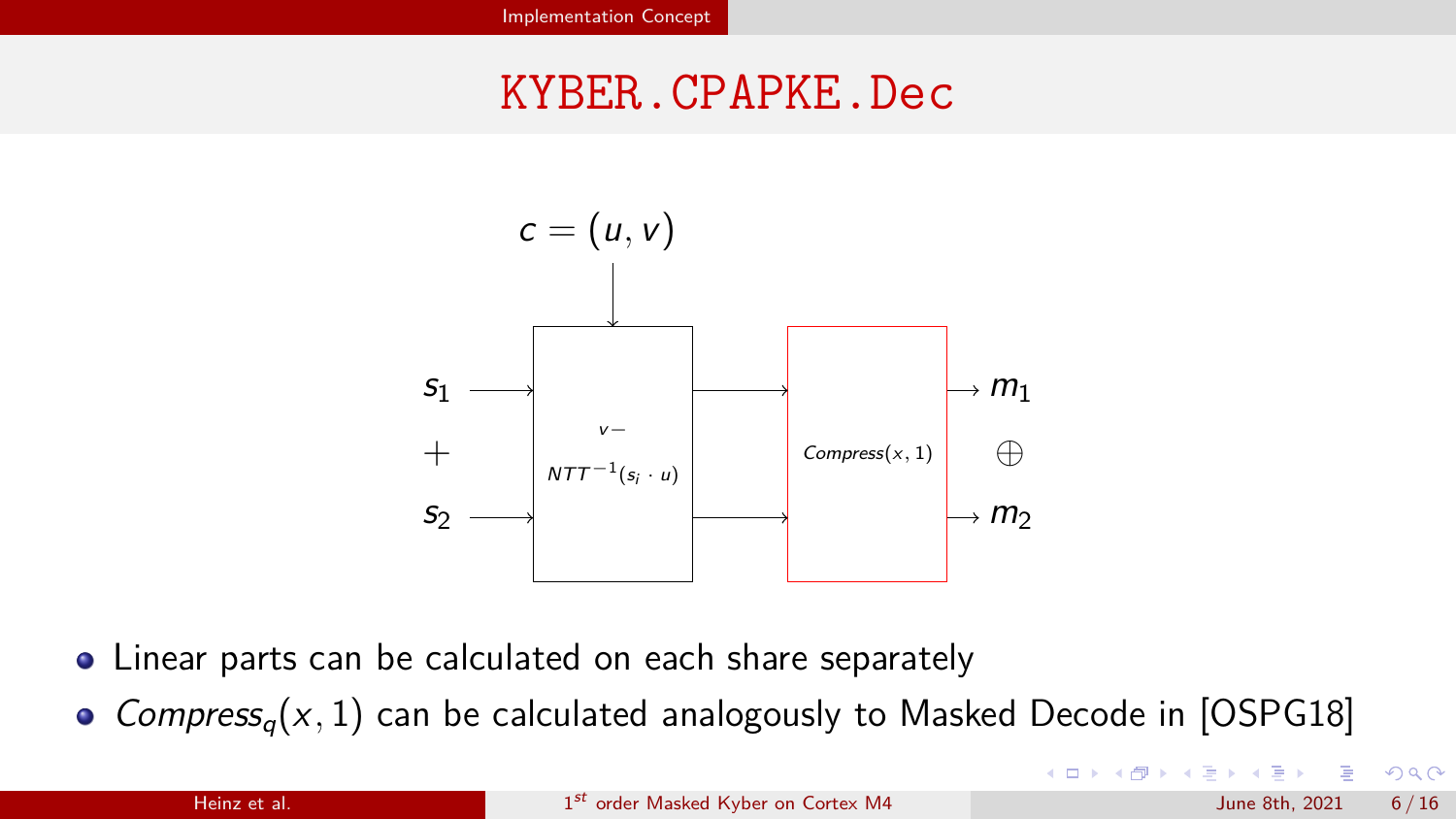## KYBER.CPAPKE.Enc



重

 $299$ 

E

 $\leftarrow$ 

 $\rightarrow$ 

∢母

э

 $\blacktriangleright$   $\blacktriangleleft$  $\rightarrow$  $\rightarrow$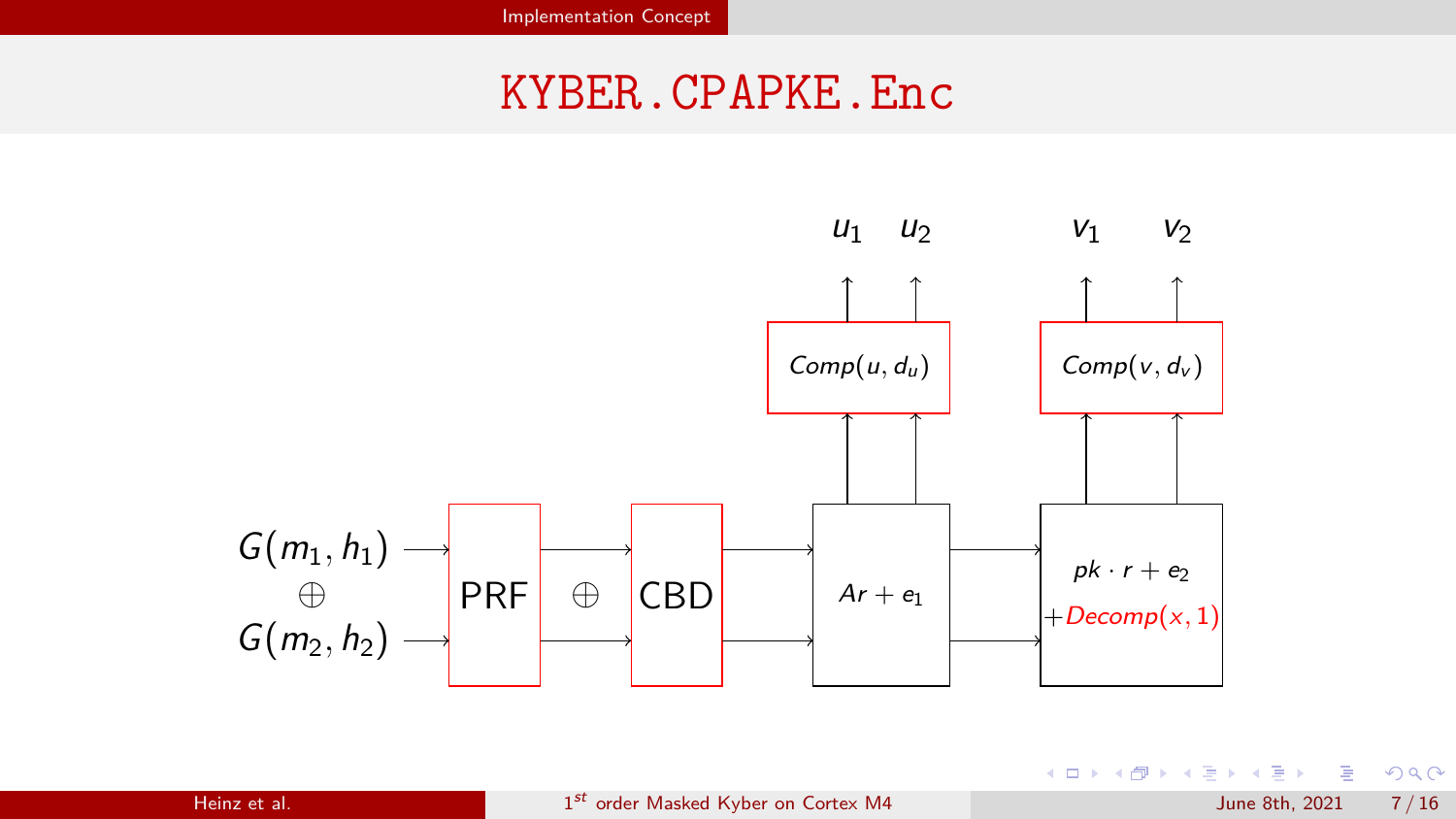## KYBER.CPAPKE.Enc

- **O** Masked PRF:
	- PRF is instantiated as SHAKE256
	- Efficient first-order masking approach is taken from previous work (Bertoni et al. [\[BDPA10\]](#page-12-6))
- **O** Masked CBD:
	- Approach from Schneider et al. (PKC2019, [\[SPOG19\]](#page-12-7))
- Masked Decomp $(x,1)$ :
	- Approach from Oder et al. (CHES2018, [\[OSPG18\]](#page-12-0))
	- Usage of fixed A2B conversion ([\[BDV21\]](#page-12-8))
- No masked compression:
	- Masked comparison as proposed recently in Bos et al. ( $[BGR+21]$  $[BGR+21]$ )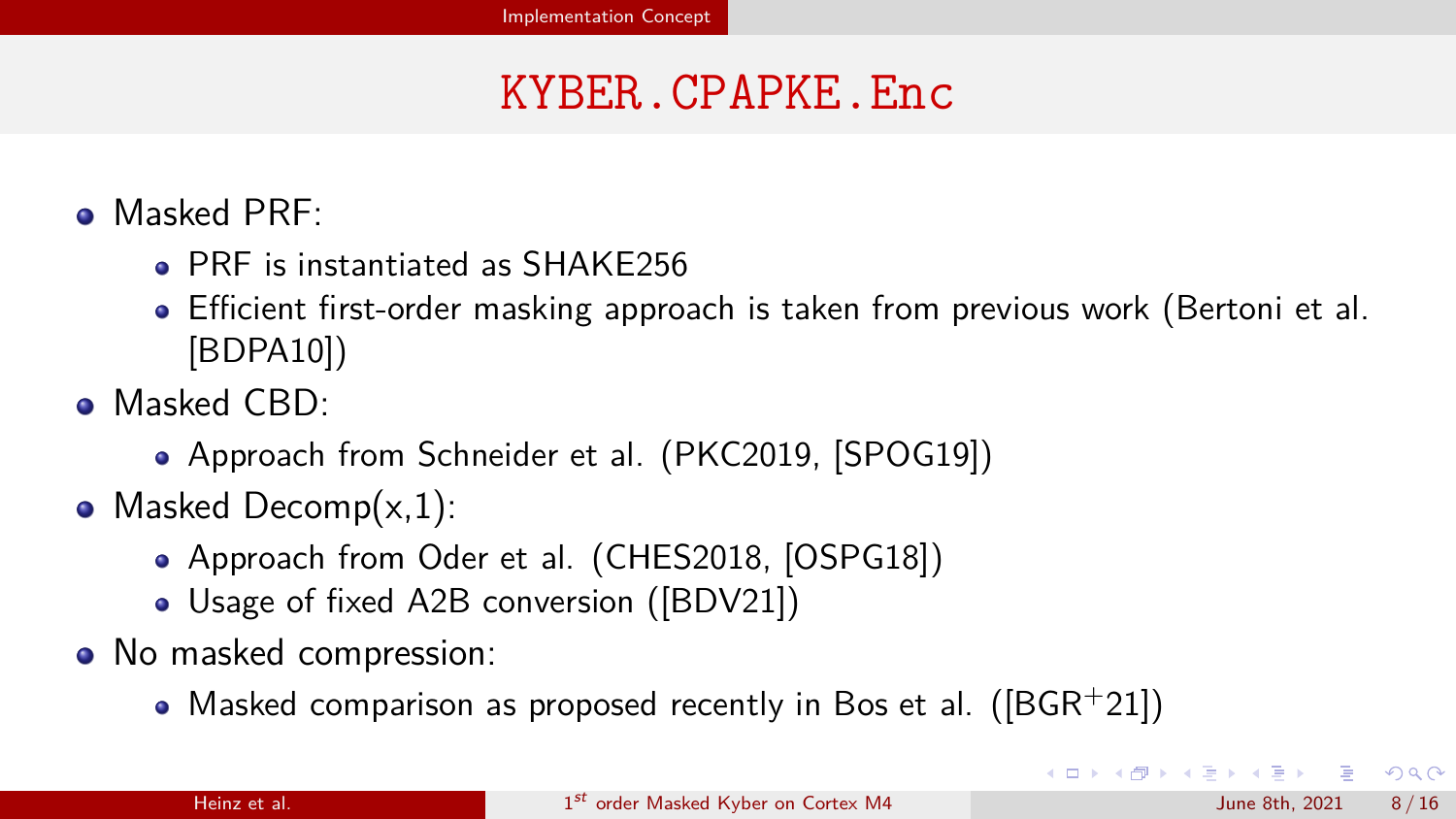# Masked CBD Sampling

- Approach from [\[SPOG19\]](#page-12-7)
- Input: masked buffer of pseudorandom bytes (output of masked PRF)
- Basic idea:
	- **1**Bitsliced computation of  $HW(x) HW(y) + n$
	- 2  $B2A<sub>a</sub>$  from [\[SPOG19\]](#page-12-7)
	- $\bullet$  Subtraction of  $\eta$  from each masked coefficient
- Possible for higher-order masking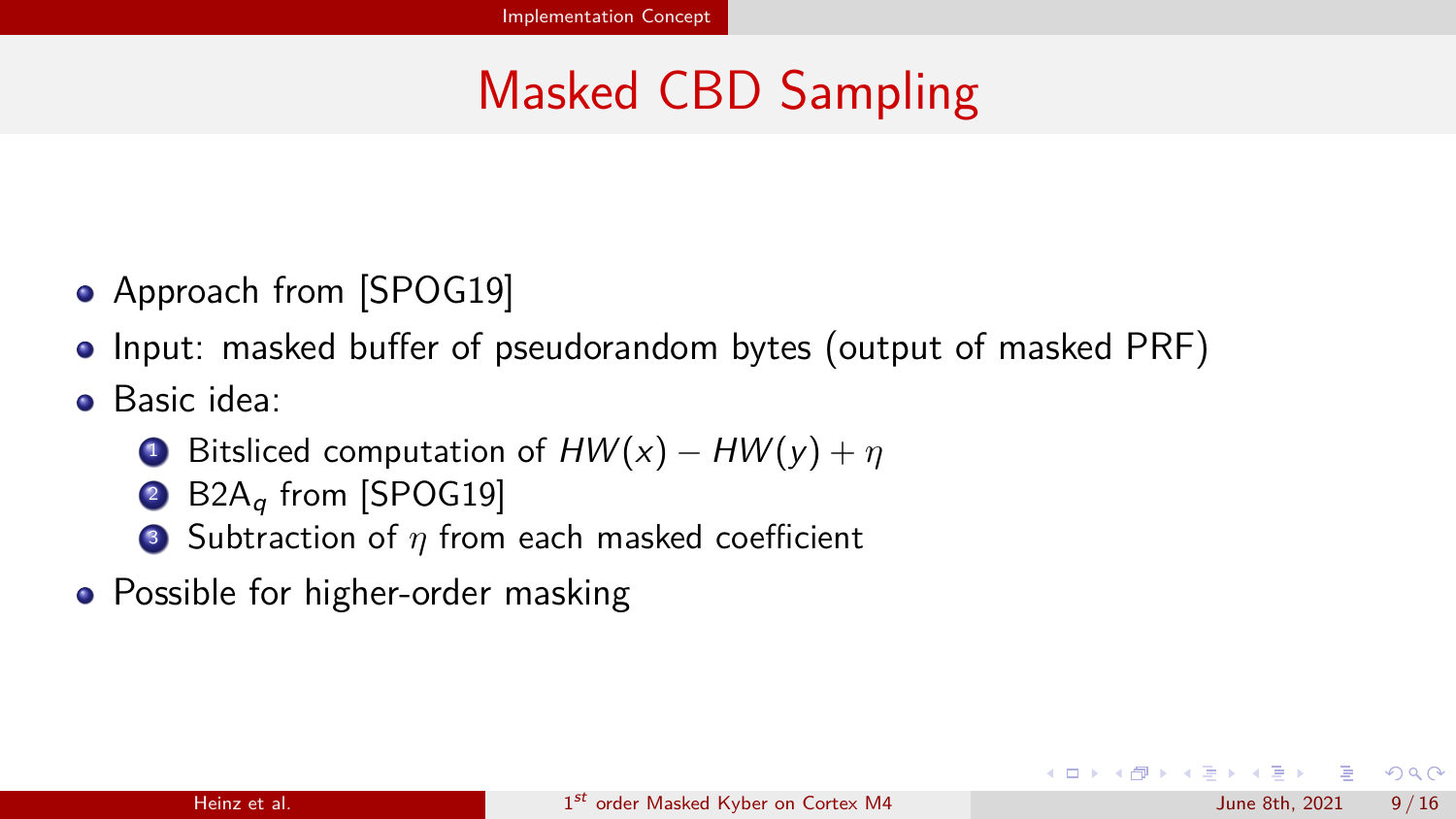# Masked Comparison

- Approach from recent preprint  $[BGR+21]$  $[BGR+21]$
- Basic idea:
	- No masked compression during re-encryption
	- Look up lower and upper bound for decompression of each coefficient in **u**,  $\nu$  from original ct
	- For each masked coefficient in  $\mathbf{u}'$ ,  $\mathbf{v}'$  from re-encryption: masked check if within possible boundaries
- A2B conversion needed to extract MSB from bound subtractions
- Alternative: use A2A conversion from [\[BDK](#page-12-1)+20] to extract MSB
- Possible for higher-order masking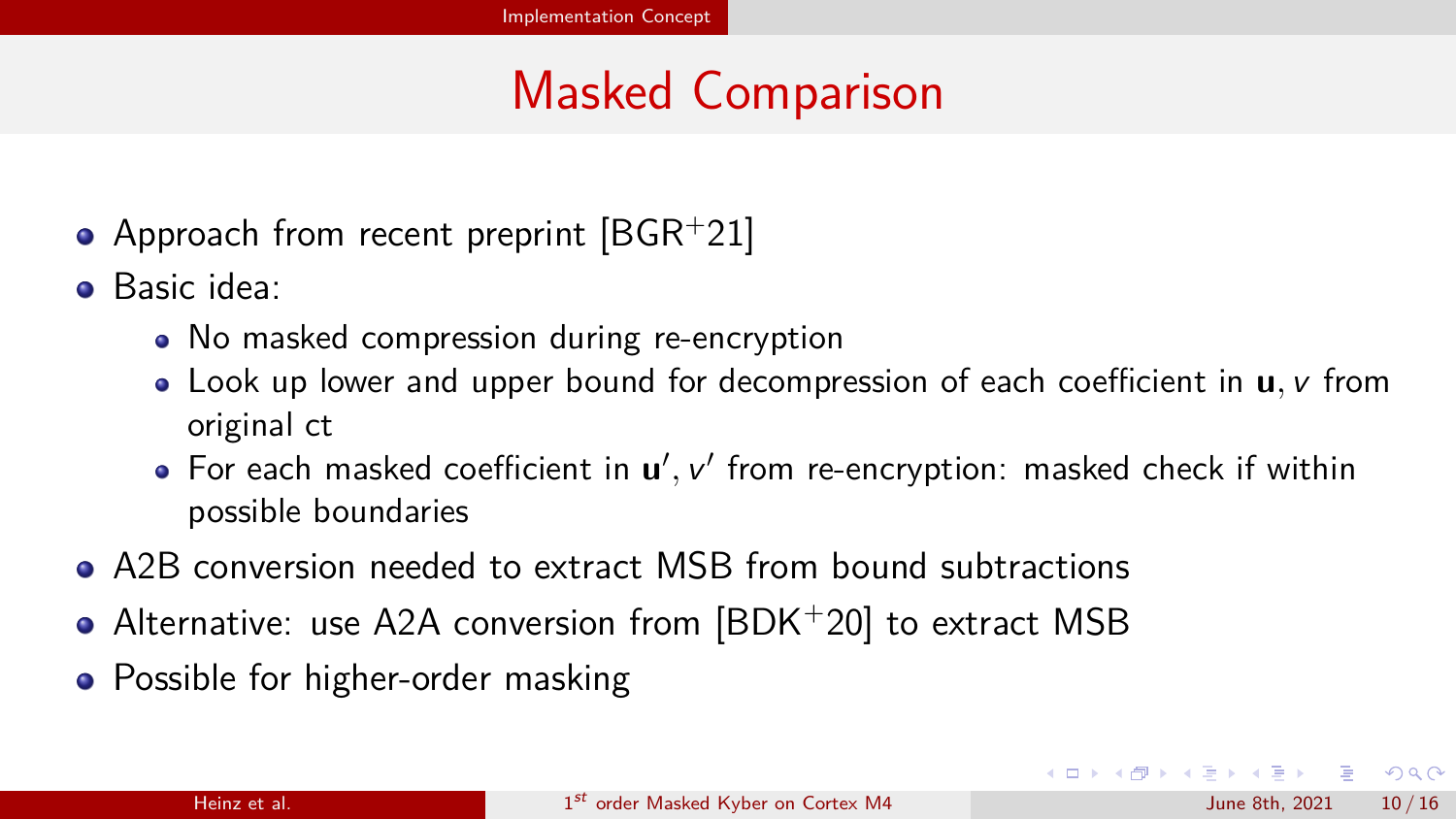# Performance Evaluation

- <span id="page-10-0"></span>• Randomness generation from internal RNG (not included in the cycle counts)
- Evaluation using ARM Cortex-M4 on STM32F303 MCU (7*.*37 MHz)
- Table shows average cycle counts (100 executions)
- **•** t-test in Appendix

| Operation                        | Unmasked (PQM4) | Masked (1st order)   |
|----------------------------------|-----------------|----------------------|
| KYBER.CCAKEM.KeyGen              | 751.487         | 2520913 <sup>1</sup> |
| KYBER.CCAKEM.Dec                 | 847.584         | 3596193 <sup>1</sup> |
| $\rightarrow$ KYBER. CPAPKE. Dec | 61505           | 134 363              |
| $\rightarrow$ KYBER. CPAPKE. Enc | 683813          | 3122497 <sup>1</sup> |

 $1$ Not final: Masked binomial sampling still shows leakage in t-test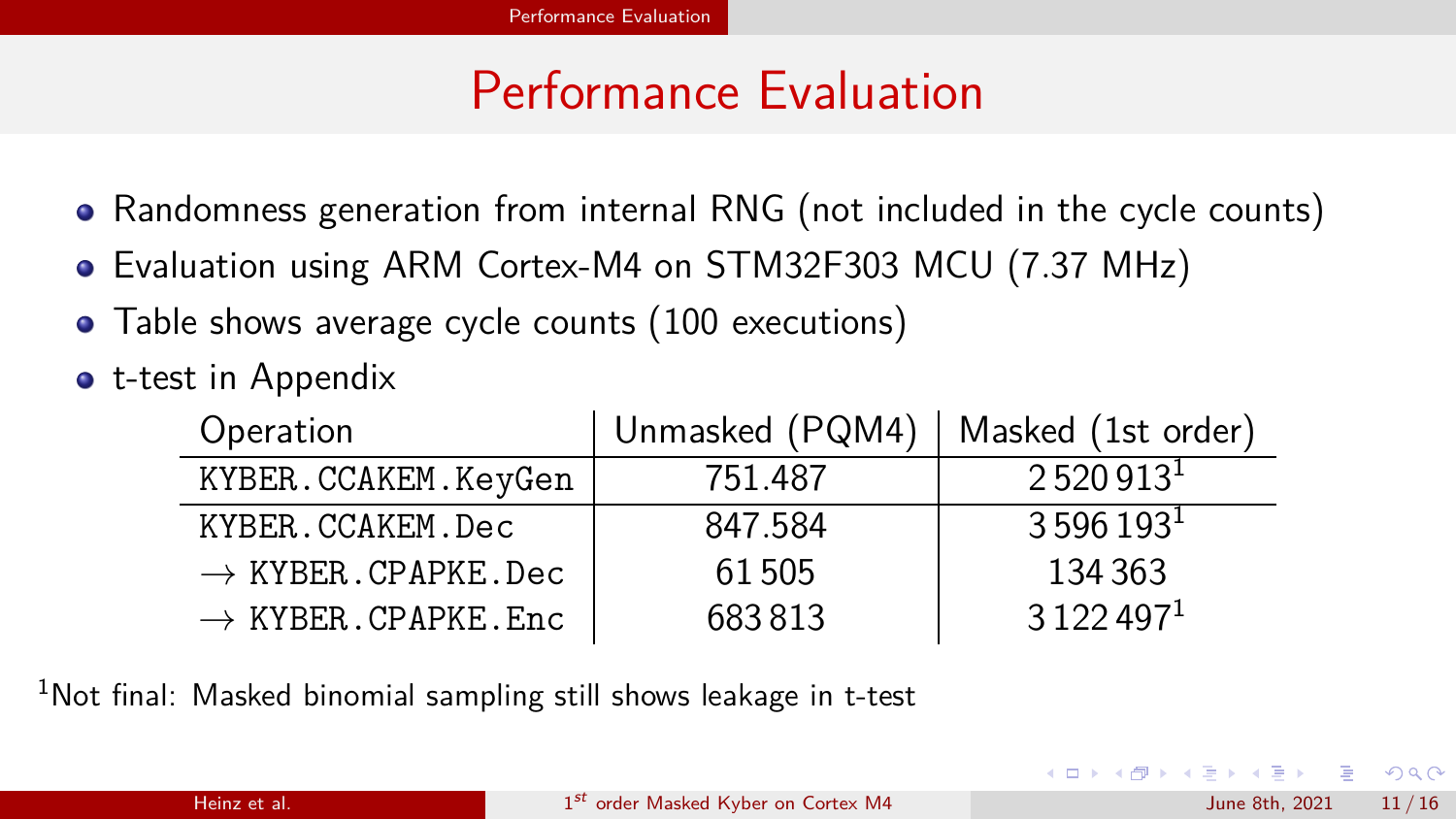# Conclusion

<span id="page-11-0"></span>• Comparison of first-order masked decapsulations (excluding randomness)

Saber (Cortex-M4) | Kyber768 (Cortex-M0) | Kyber768 (Cortex-M4)  $2833348$  12 208 000 3 596 193<sup>1</sup>

- Relative overhead factor to unmasked Cortex-M4 decapsulation of 4*.*2 ([\[FBR](#page-12-3)<sup>+</sup>21] with masked accelerators and RISC-V IS extension reports 3*.*6)
- Recent work ([\[NDGJ21\]](#page-12-9)) shows: First-order masking is not enough
- **O** Possible future work:
	- Improve performance on Cortex-M4 (masked binomial sampling)
	- Extend masking to higher-order on Cortex-M4
	- $\bullet$  Combine with other countermeasures (shuffling,...)

 $1$ Not final: Masked binomial sampling still shows leakage in t-test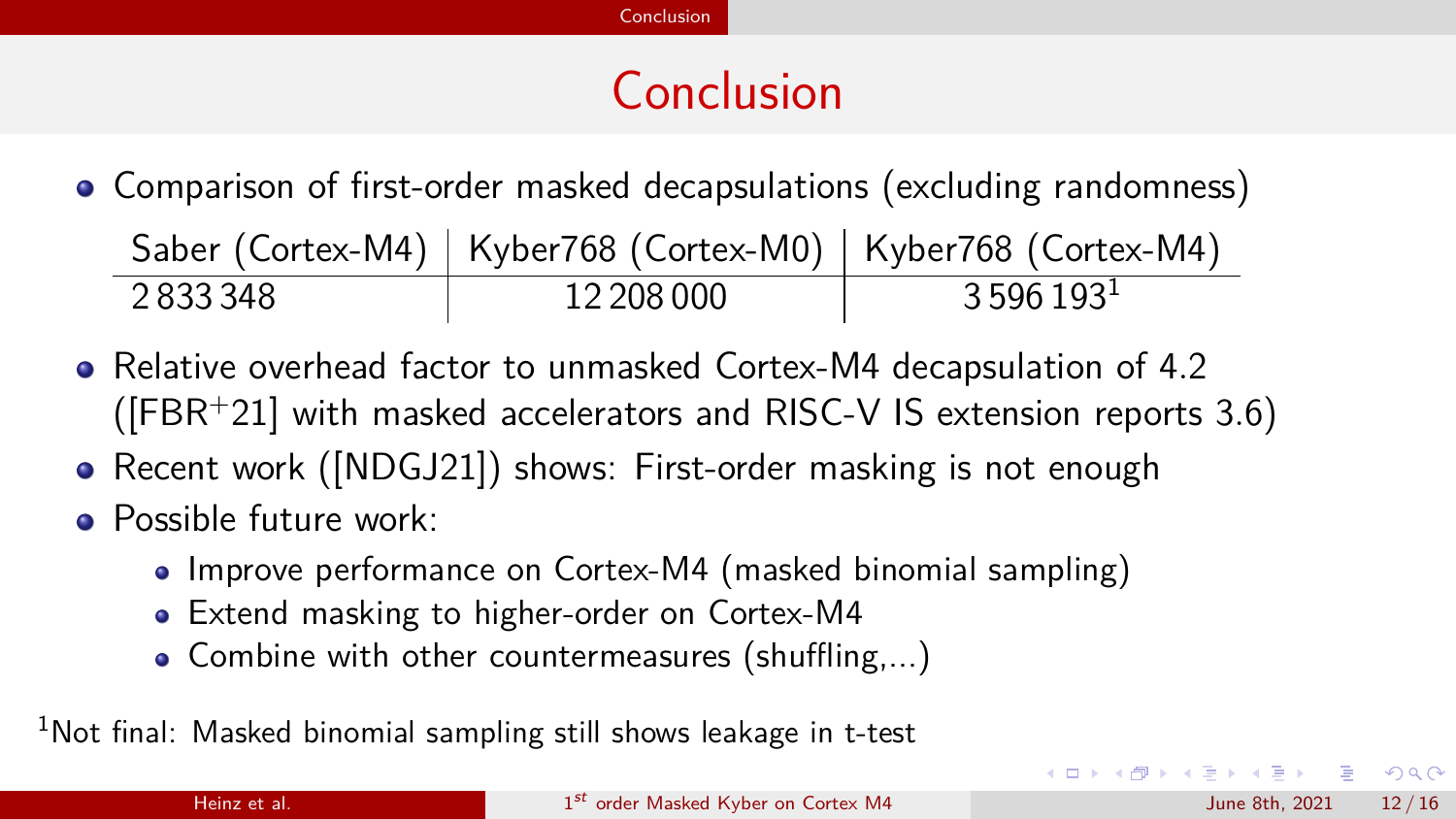#### [References](#page-12-10)

- <span id="page-12-10"></span><span id="page-12-5"></span>[BDH+21] Shivam Bhasin, Jan-Pieter D'Anvers, Daniel Heinz, Thomas Pöppelmann, and Michiel Van Beirendonck. Attacking and defending masked polynomial comparison for lattice-based cryptography. IACR Cryptol. ePrint Arch., 2021:104, 2021.
- <span id="page-12-1"></span>[BDK+20] Michiel Van Beirendonck, Jan-Pieter D'Anvers, Angshuman Karmakar, Josep Balasch, and Ingrid Verbauwhede. A side-channel resistant implementation of SABER. IACR Cryptol. ePrint Arch., 2020:733, 2020.
- <span id="page-12-6"></span>[BDPA10] G. Bertoni, J. Daemen, Michaël Peeters, and G. V. Assche. Building power analysis resistant implementations of keccak. 2010.
- <span id="page-12-8"></span>[BDV21] Michiel Van Beirendonck, Jan-Pieter D'Anvers, and Ingrid Verbauwhede. Analysis and comparison of table-based arithmetic to boolean masking. IACR Cryptol. ePrint Arch., 2021:67, 2021.
- <span id="page-12-2"></span>[BGR+21] Joppe W. Bos, Marc Gourjon, Joost Renes, Tobias Schneider, and Christine van Vredendaal. Masking kyber: First- and higher-order implementations. IACR Cryptol. ePrint Arch., 2021:483, 2021.
- <span id="page-12-4"></span> $[BPO<sup>+</sup>20]$  Florian Bache, Clara Paglialonga, Tobias Oder, Tobias Schneider, and Tim Güneysu. High-speed masking for polynomial comparison in lattice-based kems. IACR Trans. Cryptogr. Hardw. Embed. Syst., 2020(3):483–507, 2020.
- <span id="page-12-3"></span>[FBR+21] Tim Fritzmann, Michiel Van Beirendonck, Debapriya Basu Roy, Patrick Karl, Thomas Schamberger, Ingrid Verbauwhede, and Georg Sigl. Masked accelerators and instruction set extensions for post-quantum cryptography. *IACR Cryptol. ePrint Arch.*, 2021:479, 2021.
- <span id="page-12-9"></span>[NDGJ21] Kalle Ngo, Elena Dubrova, Qian Guo, and Thomas Johansson, A side-channel attack on a masked IND-CCA secure saber KEM. *IACR Cryptol*. ePrint Arch., 2021:79, 2021.
- <span id="page-12-0"></span>[OSPG18] Tobias Oder, Tobias Schneider, Thomas Pöppelmann, and Tim Güneysu. Practical CCA2-secure and masked ring-lwe implementation. IACR Trans. Cryptogr. Hardw. Embed. Syst., 2018(1):142–174, 2018.
- <span id="page-12-7"></span>[SPOG19] Tobias Schneider, Clara Paglialonga, Tobias Oder, and Tim Güneysu. Eÿciently masking binomial sampling at arbitrary orders for lattice-based crypto. In Dongdai Lin and Kazue Sako, editors, Public-Key Cryptography - PKC 2019 - 22nd IACR International Conference on Practice and Theory of Public-Key Cryptography, Beijing, China, April 14-17, 2019, Proceedings, Part II, volume 11443 of Lecture Notes in Computer Science, pages 534–564. Springer, 2019.

 $QQ$ 

 $A \equiv 1 + 4 \pmod{4} \Rightarrow A \equiv 1 + 4 \pmod{2} \Rightarrow A \equiv 1 + 4 \pmod{2} \Rightarrow A \equiv 1 + 4 \pmod{2} \Rightarrow A \equiv 1 + 4 \pmod{2} \Rightarrow A \equiv 1 + 4 \pmod{2} \Rightarrow A \equiv 1 + 4 \pmod{2} \Rightarrow A \equiv 1 + 4 \pmod{2} \Rightarrow A \equiv 1 + 4 \pmod{2} \Rightarrow A \equiv 1 + 4 \pmod{2} \Rightarrow A \equiv 1 + 4 \pmod{2} \Rightarrow A \equiv 1 + 4 \pmod{2} \Rightarrow A \equiv 1 + 4 \pmod{2} \Rightarrow A \equiv 1 + 4 \pmod{$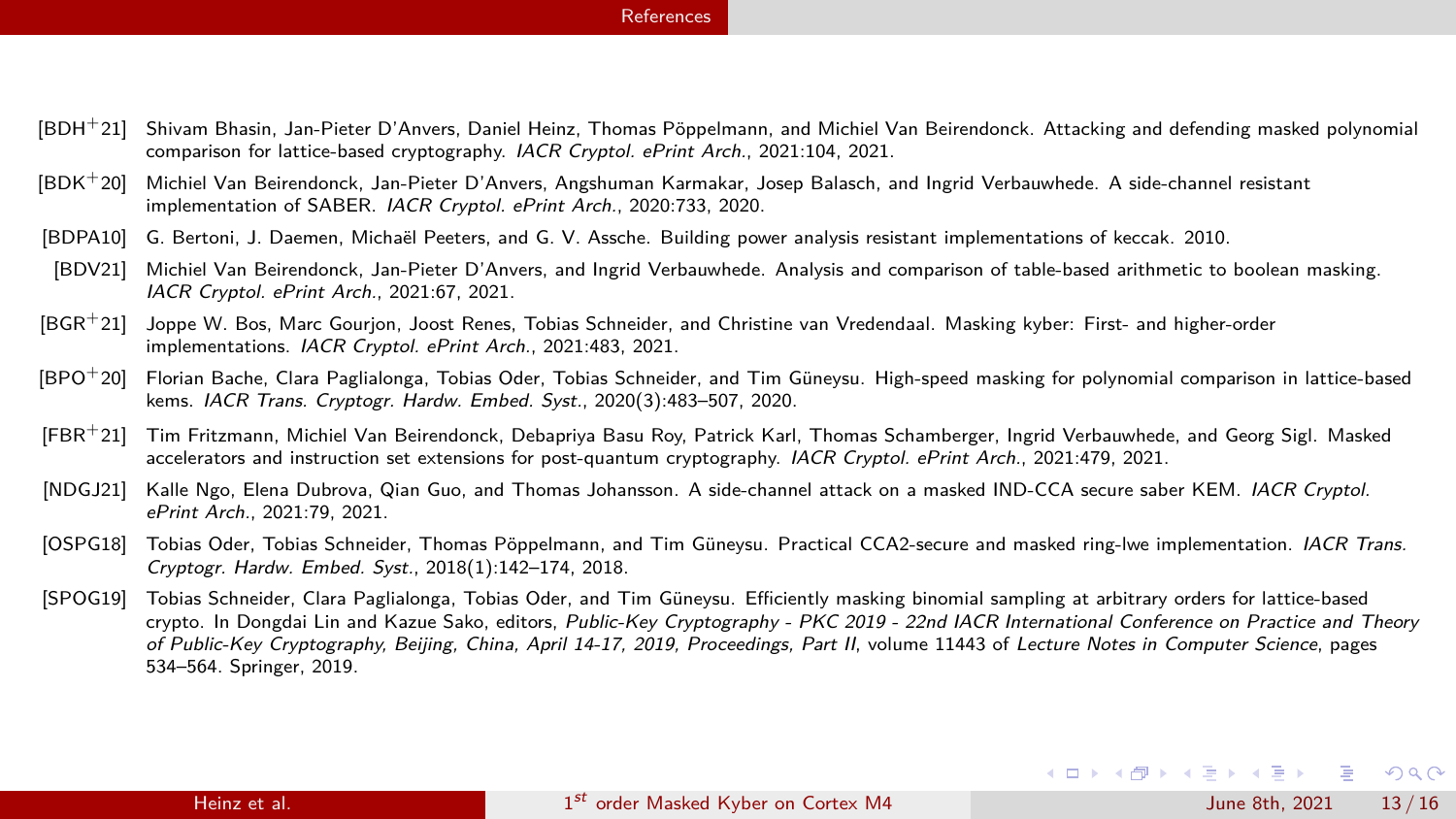## Appendix: t-test Evaluation

- <span id="page-13-0"></span>Evaluation on ChipWhisperer with STM32F303 target
- 100 000 traces captured  $\bullet$
- Randomness was generated in advance (constant-time)





Figure: Figure: polysub\_masked() Figure:



polyinvntt\_masked() polybasemul\_masked()  $299$ → 母

Heinz et al. 1st [order Masked Kyber on Cortex M4](#page-0-0) June 8th, 2021 14 / 16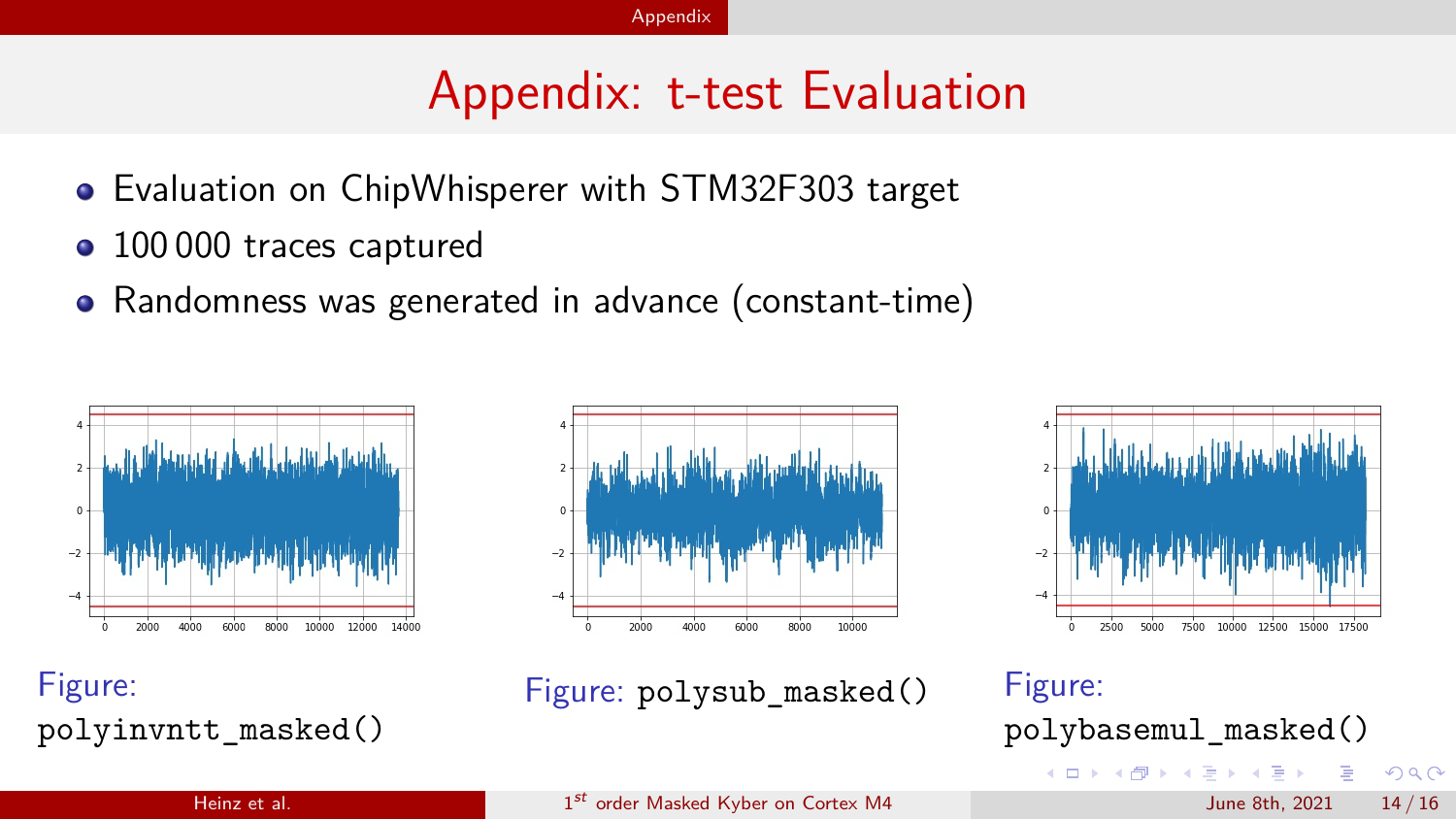## Appendix: t-test Evaluation





Figure: polytomsg\_masked() Figure: polyfrommsg\_masked()

 $\leftarrow$ 

Þ